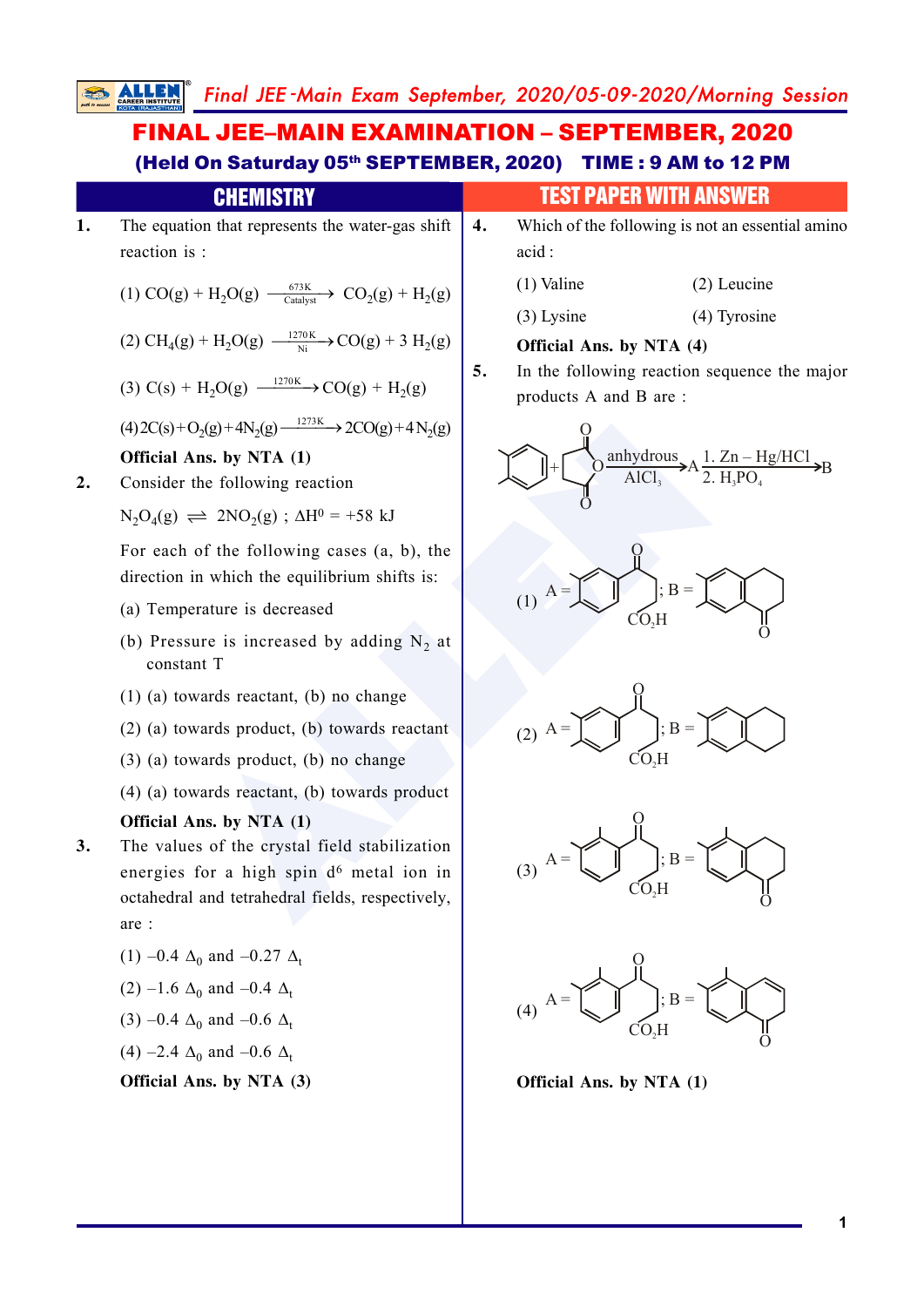**6.** The increasing order of the acidity of the  $\alpha$ -hydrogen of the following compounds is :

O O Ph O Ph O OMe O NMe 2 (A) (B) (C) (D) (1) (C) < (A) < (B) < (D) (2) (B) < (C) < (A) < (D) (3) (A) < (C) < (D) < (B) (4) (D) < (C) < (A) < (B)

### **Official Ans. by NTA (4)**

- **7.** An Ellingham diagram provides information about :
	- (1) the pressure dependence of the standard electrode potentials of reduction reactions involved in the extraction of metals.
	- (2) the kinetics of the reduction process.
	- (3) the temperature dependence of the standard Gibbs energies of formation of some metal oxides.
	- (4) the conditions of pH and potential under which a species is thermodynamically stable.

(2)

#### **Official Ans. by NTA (3)**

**8.** Which of the following derivatives of alcohols is unstable in an aqueous base ?

$$
(1) RO - CMe3
$$

O RO Me

O



### **Official Ans. by NTA (2)**

- **9.** The structure of  $\text{PCl}_5$  in the solid state is
	- (1) square pyramidal
	- (2) tetrahedral  $[PCl_4]^+$  and octahedral  $[PCl_6]^+$
	- (3) square planar  $[PCl_4]^+$  and octahedral  $[PCl_6]^+$
	- (4) trigonal bipyramidal

**Official Ans. by NTA (2)**

**10.** The most appropriate reagent for conversion of  $C_2H_5CN$  into  $CH_3CH_2CH_2NH_2$  is :

> $(1)$  Na(CN)BH<sub>3</sub>  $(2)$  LiAl $H_4$

(3) NaBH 4 (4) CaH 2

### **Official Ans. by NTA (2)**

11. The difference between the radii of 3rd and 4<sup>th</sup> orbits of  $Li^{2+}$  is  $\Delta R_1$ . The difference between the radii of  $3^{rd}$  and  $4^{th}$  orbits of He<sup>+</sup> is  $\Delta R_2$ . Ratio  $\Delta R_1$  :  $\Delta R_2$  is :

(1)  $8 : 3$  (2)  $3 : 2$ 

 $(3)$  3 : 8  $(4)$  2 : 3

### **Official Ans. by NTA (4)**

Expanding to the standard resume dependence of the standard<br>
ressure dependence of the standard<br>
ressure dependence of the standard<br>
all 2. A flask contains a mixture of cor-<br>
and 180 s, respectively. If the<br>
interiors of **12.** A flask contains a mixture of compounds A and B. Both compounds decompose by first-order kinetics. The half-lives for A and B are 300 s and 180 s, respectively. If the concentrations of A and B are equal initially, the time required for the concentration of A to be four times that of B(in s) : (Use  $\ln 2 = 0.693$ )

| (1) 180 | $(2)$ 120 |
|---------|-----------|
|         |           |

(3) 300 (4) 900

### **Official Ans. by NTA (4)**

**13.** The increasing order of basicity of the following compounds is

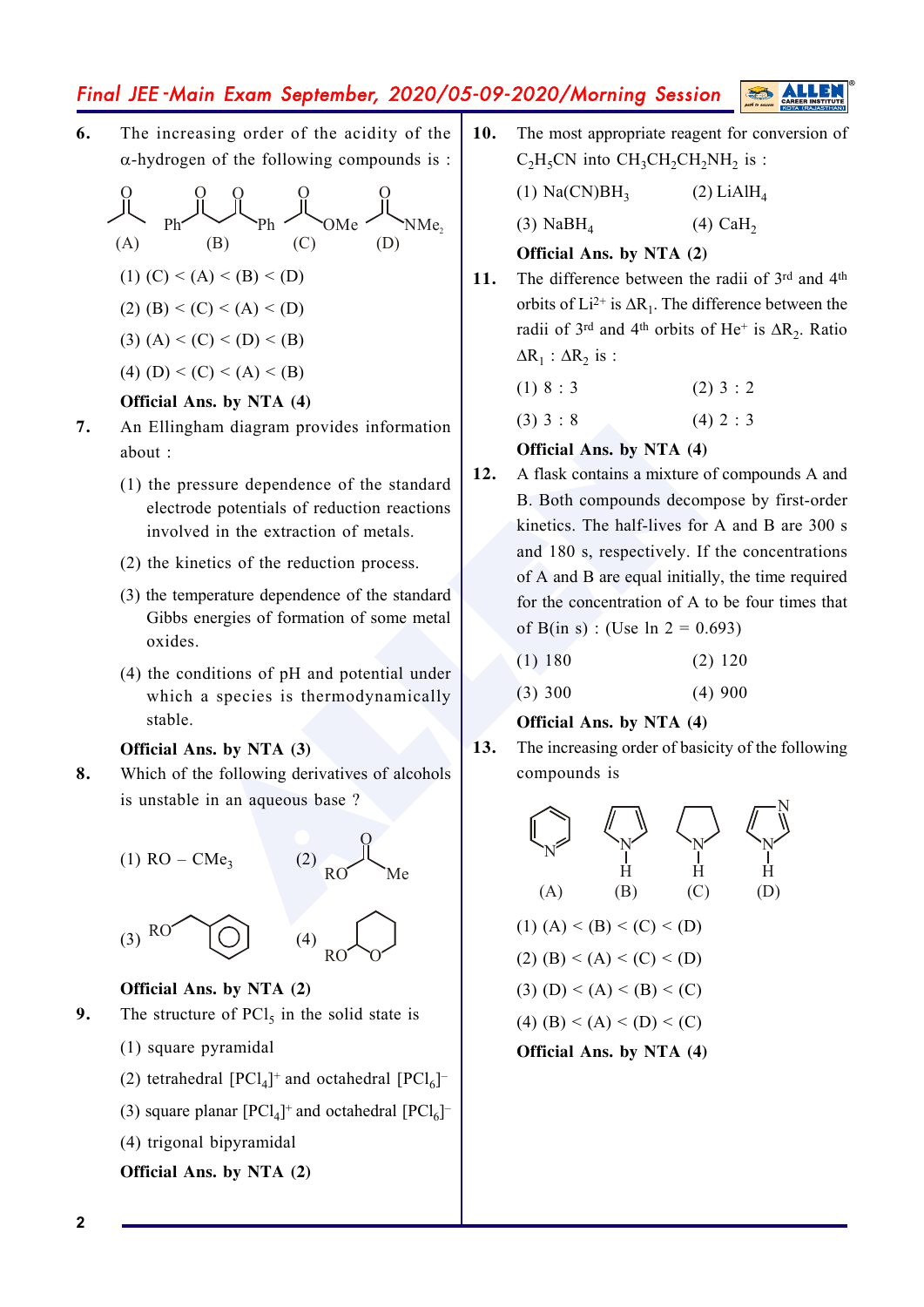**14.** Identify the correct molecular picture showing that happens at the critical micellar concentration (CMC) of an aqueous solution of a surfactant ( polar head;  $\sim$  non-polar tail; water).

(A) (B) (C) (D) (1) (B) (2) (A)

 $(3)$  (D)  $(4)$  (C)

## **Official Ans. by NTA (3)**

- **15.** If a person is suffering from the deficiency of nor-adrenaline, what kind of drug can be suggested ?
	- (1) Anti-inflammatory (2) Analgesic
	- (3) Antihistamine (4) Antidepressant

### **Official Ans. by NTA (4)**

- **16.** The correct electronic configuration and spinonly magnetic moment (BM) of  $Gd^{3+}$  (Z = 64), respectively, are
	- (1)  $[Xe]5f^7$  and 8.9 (2)  $[Xe]4f^7$  and 7.9
	- (3)  $[Xe]5f'$  and 7.9 (4)  $[Xe]4f'$  and 8.9

## **Official Ans. by NTA (2)**

- **17.** The condition that indicates a polluted environment is
	- (1) BOD value of 5 ppm
	- (2) eutrophication
	- (3) 0.03% of  $CO<sub>2</sub>$  in the atmosphere
	- (4) pH of rain water to be 5.6

### **Official Ans. by NTA (2)**

- **18.** In the sixth period, the orbitals that are filled are
	- (1) 6s, 5f, 6d, 6p (2) 6s, 6p, 6d, 6f

(3) 6s, 5d, 5f, 6p (4) 6s, 4f, 5d, 6p

**Official Ans. by NTA (4)**

**19.** The potential energy curve for the  $H_2$  molecule as a function of internuclear distance is :



### **Official Ans. by NTA (2)**

**20.** A diatomic molecule  $X_2$  has a body-centred cubic (bcc) structure with a cell edge of 300 pm. The density of the molecule is  $6.17$  g cm<sup>-3</sup>. The number of molecules present in 200 g of  $X_2$  is

(Avogadro constant  $(N_A) = 6 \times 10^{23}$  mol<sup>-1</sup>)

| $(1) 8 N_A$ | $(2)$ 40 N <sub>A</sub> |
|-------------|-------------------------|
| $(3) 4 N_A$ | $(4)$ 2 N <sub>A</sub>  |

### **Official Ans. by NTA (3)**

**21.** an oxidation-reduction reaction in which 3 electrons are transferred has a  $\Delta G^{\circ}$  of 17.37 kJ

> mol<sup>-1</sup> at 25<sup>o</sup>C. The value of  $E_{cell}^{o}$  (in V) is  $\times$  10–2

 $(1 F = 96,500 C mol^{-1})$ **Official Ans. by NTA (6)**

**22.** The minimum number of moles of  $O_2$  required for complete combustion of 1 mole of propane and 2 moles of butane is  $\qquad \qquad$ 

**Official Ans. by NTA (18)**

**23.** The total number of coordination sites in ethylenediaminetetraacetate (EDTA4–) is

**Official Ans. by NTA (6)**

 $\mathcal{L}_\text{max}$